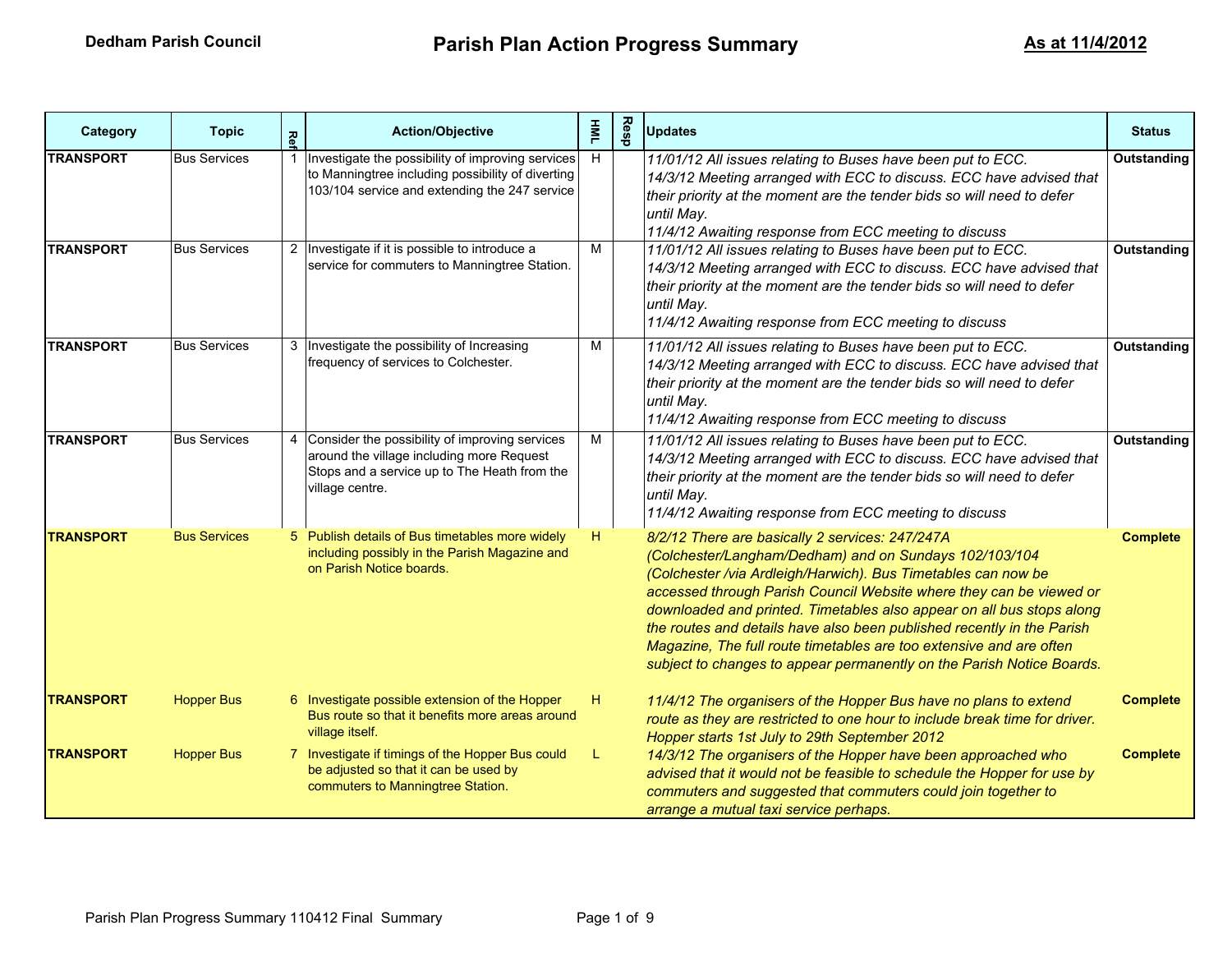| Category                            | <b>Topic</b>            | Re | <b>Action/Objective</b>                                                                                                                                                                                                               | $\overline{\mathbf{z}}$ | Resp | <b>Updates</b>                                                                                                                                                                                                                                                                                                                                           | <b>Status</b>   |
|-------------------------------------|-------------------------|----|---------------------------------------------------------------------------------------------------------------------------------------------------------------------------------------------------------------------------------------|-------------------------|------|----------------------------------------------------------------------------------------------------------------------------------------------------------------------------------------------------------------------------------------------------------------------------------------------------------------------------------------------------------|-----------------|
| <b>TRANSPORT</b>                    | <b>Community Bus</b>    |    | 8 Investigate Community Bus Options including<br>alternatives to actual community bus i.e.<br>possibility of volunteers to take people to<br>Manningtree or possibly encourage local taxi<br>firm to run a minibus on-demand service. |                         |      | 11/4/12 Manningtree Community Bus has now agreed to come into<br>Dedham on Thursday mornings to take shoppers to Tesco's<br>Highwoods. Cost £2.50 round trip. This has been advertised locally<br>and will hopefully get taken up by locals.                                                                                                             | <b>Complete</b> |
| <b>TRANSPORT</b>                    | Community<br><b>Bus</b> |    | 9 Work with neighbouring communities to see if a M<br>Community Bus could be shared.                                                                                                                                                  |                         |      | 11/4/12 Awaiting replies from neighbouring Parishes.                                                                                                                                                                                                                                                                                                     | Outstanding     |
| <b>TRANSPORT</b>                    | <b>Cycle Route</b>      |    | 10 Investigate and report status of any plans for<br>introduction of cycle route to Manningtree.                                                                                                                                      | M                       |      | 11/4/12 Approached Dedham Vale and Stour Valley Project who do not<br>have the resources currently but it is something they would like to<br>achieve in the future. Not seen as something that can be progressed at<br>this time.                                                                                                                        | <b>Complete</b> |
| <b>TRANSPORT</b>                    | Cycle Route             |    | 11 Investigate 'safe cycle routes' to Manningtree<br>using the existing road network.                                                                                                                                                 | м                       |      | 11/4/12 Approaching Essex Highways for Feasibility Study using<br>existing road network.                                                                                                                                                                                                                                                                 | Outstanding     |
| <b>ROADS &amp; TRAFFIC Speeding</b> |                         |    | 12 Encourage enforcement of Speed Limits more<br>rigorously for both cars and lorries.                                                                                                                                                | H                       |      | 9/11/11 Speed checks planned for High St end near Stratford Road and<br>in Mill Lane adjacent to the car park.<br>14/12/11 Have been further Police Speed checks<br>11/4/12 Far more is now being done by the Police and by Speedwatch<br>at regular intervals throughout the village - this should now be<br>maintained as a watching brief by the DPC. | <b>Ongoing</b>  |
| <b>ROADS &amp; TRAFFIC Speeding</b> |                         |    | 13 Have more speed reminder roundels placed<br>where they would be effective.                                                                                                                                                         | м                       |      | 11/4/12 To be addressed                                                                                                                                                                                                                                                                                                                                  | Outstanding     |
| <b>ROADS &amp; TRAFFIC</b> Speeding |                         |    | 14 Review all speed limits throughout the village<br>to see where speed reductions would be<br>beneficial and facilitate implementation where<br>possible.                                                                            | M                       |      | 11/4/12 Now relying on the increased activity by Police and<br>Speedwatch to try and control speeding - this should now be<br>maintained as a watching brief by the DPC                                                                                                                                                                                  | <b>Ongoing</b>  |
| <b>ROADS &amp; TRAFFIC</b> Speeding |                         |    | 15 Seek increase in the regularity of speed checks H<br>(both Speedwatch and Police) at key points<br>around the village.                                                                                                             |                         |      | 11/4/12 This is same as No 12 and there has been an increase of<br>speed check activity.                                                                                                                                                                                                                                                                 | <b>Ongoing</b>  |
| <b>ROADS &amp; TRAFFIC HGVS</b>     |                         |    | 16 Investigate possibility of Road Signs at the A12<br>and village entries restricting HGV entry and<br>signs on the A12 advising 'Not to follow Sat<br>Nav'.                                                                         | L.                      |      | 11/4/12 This has been a long running debate will need to be reviewed<br>again                                                                                                                                                                                                                                                                            | Outstanding     |
| <b>ROADS &amp; TRAFFIC HGV's</b>    |                         |    | 17 Review direction signpost at crossroads and<br>major junctions as not always clear e.g. 'To<br>Manningtree' at Heath Crossroads' to ensure<br>traffic going the most suitable way i.e. up<br>Coggeshall Road.                      | L                       |      | 11/4/12 To be addressed                                                                                                                                                                                                                                                                                                                                  | Outstanding     |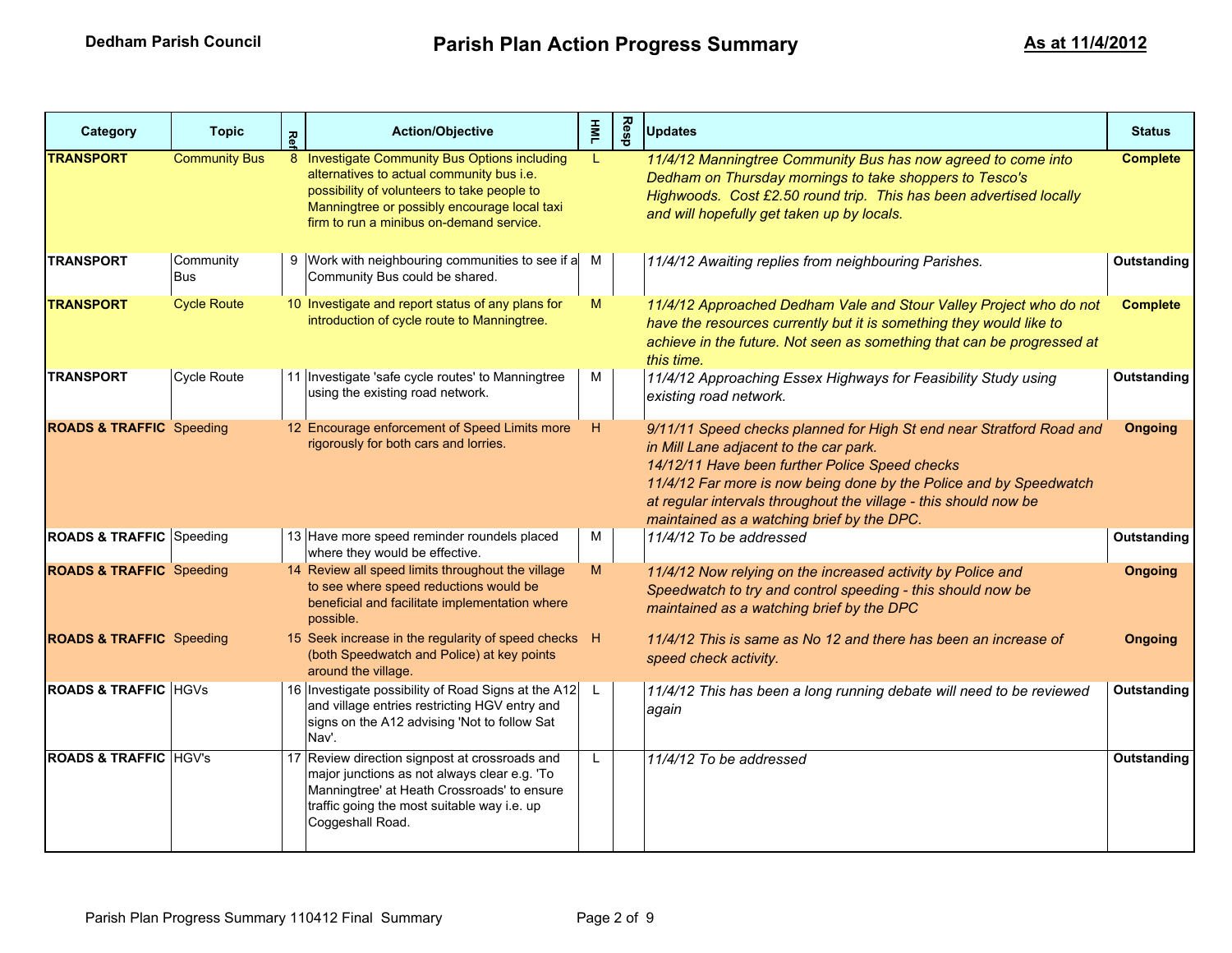| Category                             | <b>Topic</b>       | Re | <b>Action/Objective</b>                                                                                                                                                                                   | $\overline{\mathbf{z}}$ | Resp | <b>Updates</b>                                                                                                                                                                                                                                                                                                                                                                          | <b>Status</b>  |
|--------------------------------------|--------------------|----|-----------------------------------------------------------------------------------------------------------------------------------------------------------------------------------------------------------|-------------------------|------|-----------------------------------------------------------------------------------------------------------------------------------------------------------------------------------------------------------------------------------------------------------------------------------------------------------------------------------------------------------------------------------------|----------------|
| <b>ROADS &amp; TRAFFIC HGV's</b>     |                    |    | 18 Encourage greater use of enforcement actions<br>where Vehicle Weight Limits are contravened<br>or where there is inappropriate parking.                                                                | H                       |      | 11/4/12 Checks are regularly carried out at Lamb Corner by the Weight<br>Enforcement authority. Needs to be taken forward as a watching brief<br>by DPC                                                                                                                                                                                                                                 | <b>Ongoing</b> |
| <b>ROADS &amp; TRAFFIC Roads</b>     |                    |    | 19 Review effectiveness of road signs and<br>markings e.g. 'Stop' signs at crossroads such<br>as The Heath.                                                                                               | м                       |      | 11/4/12 To be addressed                                                                                                                                                                                                                                                                                                                                                                 | Outstanding    |
| <b>ROADS &amp; TRAFFIC Pavements</b> |                    |    | 20 Investigate possibility of improving the<br>pavement between Coopers Lane and Forge<br>St. and providing a walkway between Forge<br>Street and Manningtree Road on east side.                          | L                       |      | 11/4/12 Where new developments are Completed new footpaths have<br>to be included and there is already a footpath on other side of road so<br>additional developments would be unlikely to be forthcoming. This<br>would continue to be a watching brief of the DPC Planning Committee.                                                                                                 | <b>Ongoing</b> |
| <b>ROADS &amp; TRAFFIC Roads</b>     |                    |    | 21 Encourage the cutting of hedges at road<br>junctions to improve visibility and improve road<br>safety.                                                                                                 | H                       |      | 9/11/11 There has been cutting of the hedging in Mill Lane to improve<br>effectiveness of the Lamp there and improve safety.<br>11/4/12 The Ongoing procedures are well established and actions<br>taken when necessary. This now needs to be taken forward as a<br>watching brief of the DPC                                                                                           | <b>Ongoing</b> |
| <b>PARKING</b>                       | <b>High Street</b> |    | 22 Research the desirability and viability of short<br>term parking within the High Street.                                                                                                               | L.                      |      | 11/4/12 To be addressed                                                                                                                                                                                                                                                                                                                                                                 | Outstanding    |
| <b>PARKING</b>                       | <b>High Street</b> |    | 23 Have parking bays and restrictions more<br>clearly defined with clearer markings.                                                                                                                      | М                       |      | 11/4/12 Survey Completed and awaiting response from CBC                                                                                                                                                                                                                                                                                                                                 | Outstanding    |
| <b>PARKING</b>                       | <b>High Street</b> |    | 24 Consider Dedham Residents stickers or<br>permits or some sort of local scheme to<br>support locals using the High St.                                                                                  | L                       |      | 11/4/12 A viable way forward with current parking restrictions cannot be<br>identified as stickers all very well but spaces would need to be<br>maintained and that is impracticable - A watching brief needs to be<br>maintained by DPC.                                                                                                                                               | <b>Ongoing</b> |
| <b>PARKING</b>                       | School Parking     |    | 25 Encourage all interested parties (e.g. School,<br>parents and residents) to get involved to<br>improve parking, dropping off and picking up at<br>the School.                                          | H                       |      | 14/3/12 Meeting now arranged for all parties involved in the school<br>parking to see what can be done.<br>11/4/12 Lots was done and discussed but unfortunately no real<br>outcome some measures taken by PCSO and Parking attendants but<br>still no real solution to the problem identified.                                                                                         | Outstanding    |
| <b>PARKING</b>                       | Enforcement        |    | 26 Ensure greater control and enforcement over<br>the time restrictions currently in place in the<br>High St. and enforcement over poor parking<br>e.g. double yellow lines, corners and at<br>junctions. | H                       |      | 11/10/11 Parking enforcement officers have doubled their visits to the<br>village. The same officers now look after Dedham and Manningtree and<br>are now visiting both areas on the same day instead of twice a month to<br>each. There are periods when staff shortages will inhibit this, e.g.<br>annual leave or sick absences. Needs to continue to be an issue for<br>resolution. | Outstanding    |
| <b>PARKING</b>                       | <b>Car Parks</b>   |    | 27 Ensure the Mill Lane Car Park is kept Free of<br>Charge.                                                                                                                                               | H                       |      | 11/4/12 This is a CBC Car Park and every attempt by them to introduce<br>charges here is resisted by the DPC so a watching brief will be<br>maintained here by the DPC with no further specific action at this time.                                                                                                                                                                    | <b>Ongoing</b> |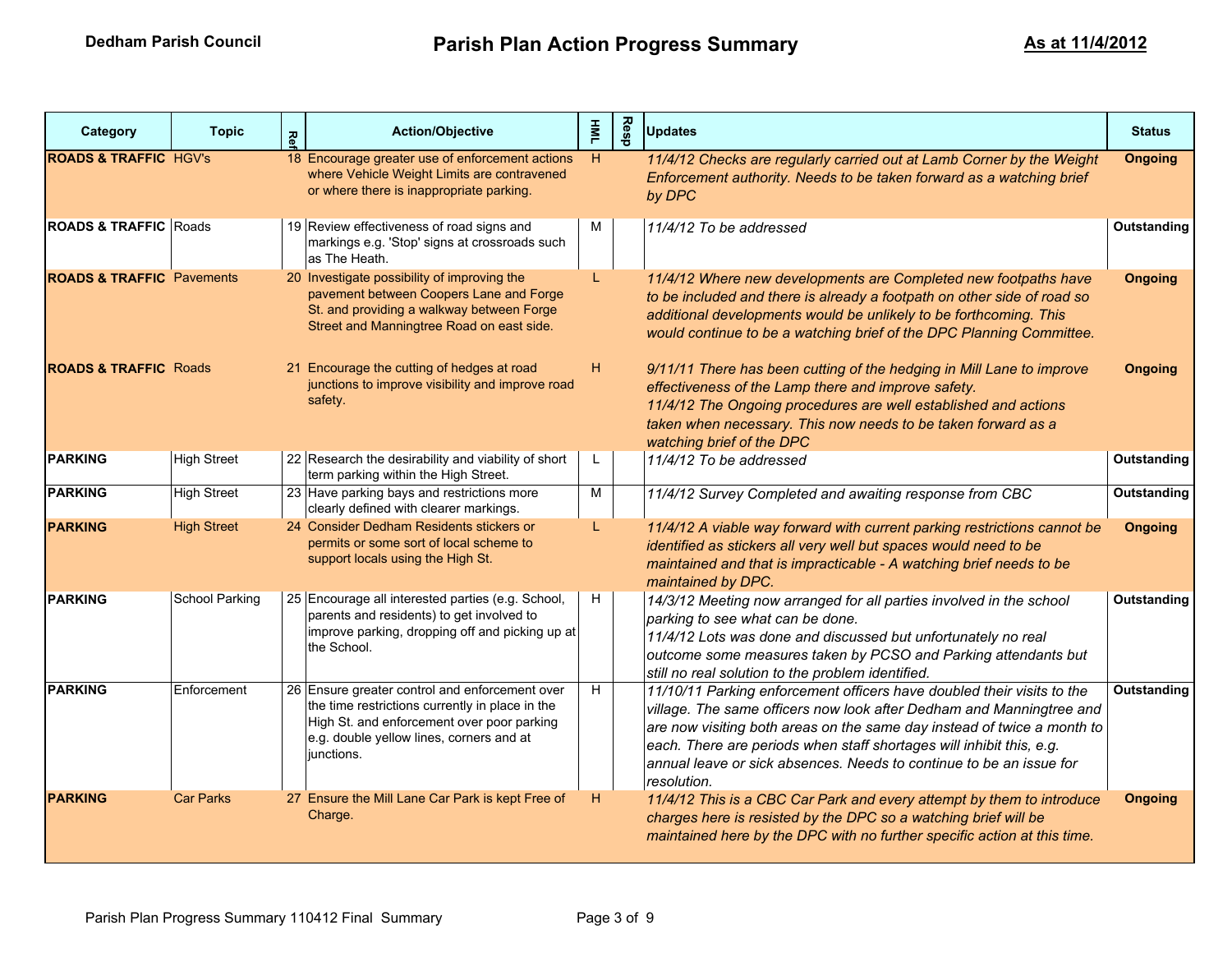| Category        | <b>Topic</b>        | Re | <b>Action/Objective</b>                                                                                                                             | $\overline{\mathbf{R}}$ | Resp | <b>Updates</b>                                                                                                                                                                                                                                                                                                                                                                                                                                                                                                                                                               | <b>Status</b>  |
|-----------------|---------------------|----|-----------------------------------------------------------------------------------------------------------------------------------------------------|-------------------------|------|------------------------------------------------------------------------------------------------------------------------------------------------------------------------------------------------------------------------------------------------------------------------------------------------------------------------------------------------------------------------------------------------------------------------------------------------------------------------------------------------------------------------------------------------------------------------------|----------------|
| <b>PARKING</b>  | Car Parks           |    | 28 Research the desirability and viability of<br>introducing additional parking facilities at the<br>West End of the village.                       | L                       |      | 11/4/12 To be addressed                                                                                                                                                                                                                                                                                                                                                                                                                                                                                                                                                      | Outstanding    |
| <b>PLANNING</b> | Housing             |    | 29 Promote affordable housing for the young as a<br>major housing need when considering planning<br>requests.                                       | H                       |      | 9/11/11 The process has now been commenced to get an independent<br>Housing Needs Analysis Survey created.<br>14/12/11 Awaiting copy letter and survey from RCCE.<br>8/2/12 Housing Needs Analysis is for distribution February<br>14/3/12 Housing Needs Analysis Survey has now been distributed and<br>a good response has already been received<br>11/4/12 Housing Needs Survey now Completed - recommendations<br>approved by DPC. Also a watching brief on this will always be<br>maintained by DPC Planning sub Committee.                                             | <b>Ongoing</b> |
| <b>PLANNING</b> | Housing             |    | 30 Promote development of smaller properties<br>e.g. downsizing, retirement and bungalows<br>when considering planning requests.                    | Η.                      |      | 11/4/12 Now affordable housing needs identified then projects or<br>schemes can progress and developers advised as necessary by<br>Planning Sub Committee going forward.                                                                                                                                                                                                                                                                                                                                                                                                     | <b>Ongoing</b> |
| <b>PLANNING</b> | Housing             |    | 31 Discourage the development of large Executive H<br>style housing whenever appropriate.                                                           |                         |      | 11/4/12 Visiting CBC re overdevelopment of some sites in Parish with<br>view to future restrictions. Always forms part of Planning Sub<br>Committee brief.                                                                                                                                                                                                                                                                                                                                                                                                                   | <b>Ongoing</b> |
| <b>PLANNING</b> | <b>Developments</b> |    | 32 Prevent inappropriate redevelopment of<br>existing gardens into additional properties.                                                           | M                       |      | 11/4/12 All now taken forward on regular basis as part of the Planning<br>Sub Committee responsibilities with all planning applications.                                                                                                                                                                                                                                                                                                                                                                                                                                     | <b>Ongoing</b> |
| <b>PLANNING</b> | <b>Developments</b> |    | 33 Restrict inappropriate new developments<br>whenever possible to prevent general over<br>development of the Parish.                               | H                       |      | 11/4/12 Restrictions have been placed on two current applications via<br>conditions which need to be included. This is a continuous action of the<br>DPC Planning Sub Committee.                                                                                                                                                                                                                                                                                                                                                                                             | <b>Ongoing</b> |
| <b>PLANNING</b> | <b>Developments</b> |    | 34 Restrict inappropriate conversions of smaller<br>properties into larger executive ones.                                                          | H.                      |      | 11/4/12 This is Ongoing and included in consideration of all<br>applications by Planning Sub Committee.                                                                                                                                                                                                                                                                                                                                                                                                                                                                      | <b>Ongoing</b> |
| <b>PLANNING</b> | <b>Developments</b> |    | 35 Discourage change of use planning<br>applications to residential from retail.                                                                    | H                       |      | 11/4/12 This will remain as part of watching brief of the Planning Sub<br>Committee                                                                                                                                                                                                                                                                                                                                                                                                                                                                                          | <b>Ongoing</b> |
| <b>PLANNING</b> | <b>Developments</b> |    | 36 Improve vigilance on developments to ensure<br>that developers adhere strictly to planning<br>approval and prevent conditions being<br>breached. | M                       |      | 14/12/11 Meeting to be rearrange to address this issue with CBC<br>8/2/12 Meeting Held with Planning Dept to address all the issues re<br>lack of enforcement of planning permissions and they have undertaken<br>to address them all.<br>14/03/12 Quarterly Meetings re-established between CBC Planning<br>Officers for Dedham, Enforcement and Ward Member.<br>11/4/12 Extremely time consuming so restricted to applications that are<br>contentious - to be reviewed by new DPC. To be taken forward as part<br>of the perpetual workload of the Planning Sub Committee | <b>Ongoing</b> |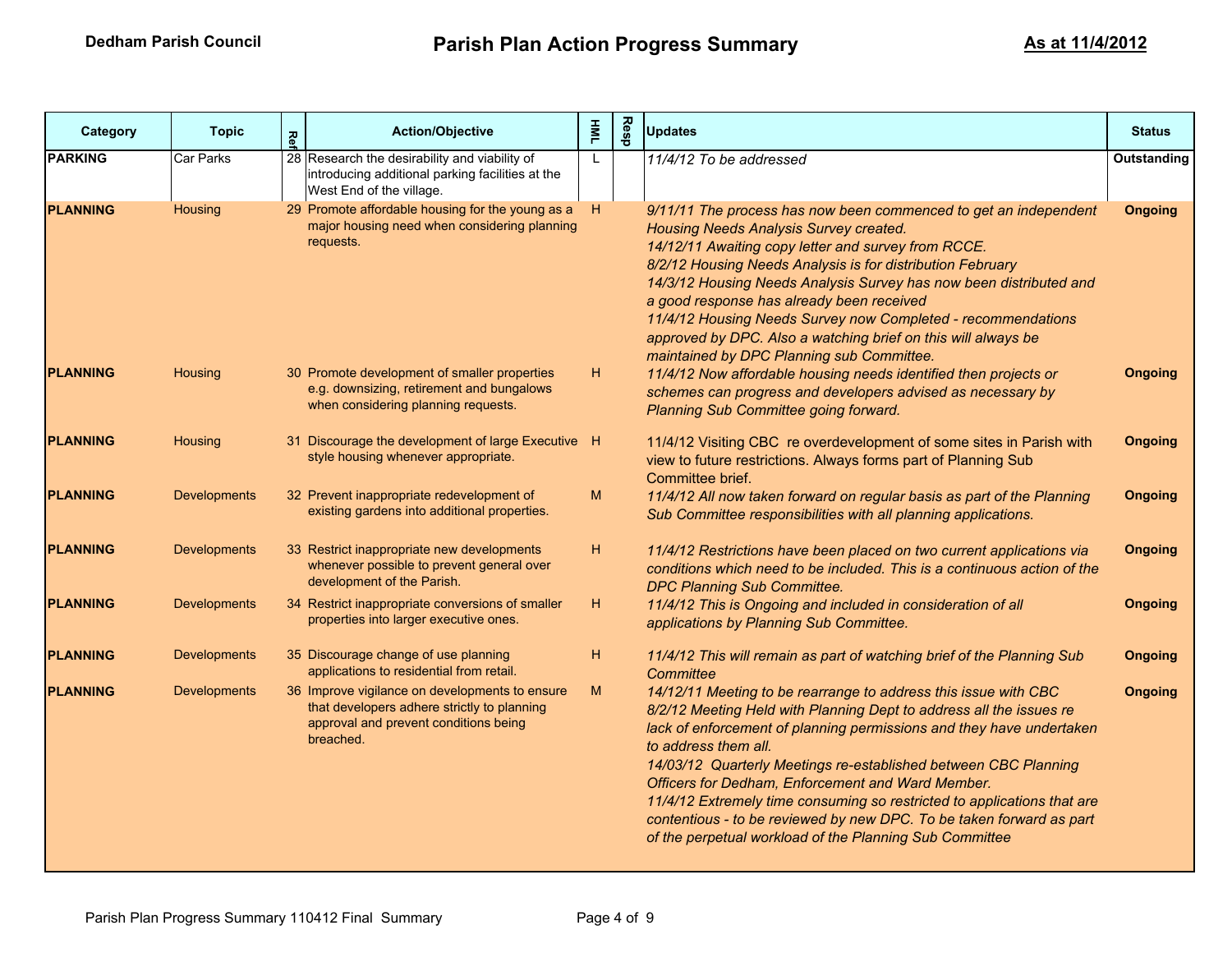| Category                             | <b>Topic</b>                  | Κêι | <b>Action/Objective</b>                                                                                                                                                                                     | $\overline{\mathbf{M}}$ | Resp | <b>Updates</b>                                                                                                                                                                                                                                                                                                                                                                                                                                                                                                                        | <b>Status</b>   |
|--------------------------------------|-------------------------------|-----|-------------------------------------------------------------------------------------------------------------------------------------------------------------------------------------------------------------|-------------------------|------|---------------------------------------------------------------------------------------------------------------------------------------------------------------------------------------------------------------------------------------------------------------------------------------------------------------------------------------------------------------------------------------------------------------------------------------------------------------------------------------------------------------------------------------|-----------------|
| <b>PLANNING</b>                      | Listening<br>to Locals        |     | 37 Ensure greater notice of local needs and<br>opinions is taken when considering<br>development applications.                                                                                              | H                       |      | 14/12/11 Confirmation now received that the Parish Plan will now be<br>incorporated as adopted guidance into planning process CBC<br>14/03/12 Meeting arranged with Ward Member and local Group of<br>residents Ref. Appeals currently being considered.<br>11/4/12 Consultation remains Ongoing with public and interested<br>parties as and when all applications are put forward. Notice boards and<br>'the Monthly meetings provide opportunity for input. This remains part<br>of the Ongoing role of the Planning Sub Committee | <b>Ongoing</b>  |
| <b>PLANNING</b>                      | Listening<br>to Locals        |     | 38 Improve public awareness of planning<br>applications and seek their input e.g. public<br>meeting with CBC planners.                                                                                      | M                       |      | 11/4/12 Correspondence on email records as proof - awaiting CBC to<br>give dates for next meeting with Planners.                                                                                                                                                                                                                                                                                                                                                                                                                      | <b>Ongoing</b>  |
| <b>PLANNING</b>                      | Listening<br>to Locals        |     | 39 Discourage change of use planning<br>applications to residential from retail.                                                                                                                            | Н.                      |      | Repeated in error See 35 above                                                                                                                                                                                                                                                                                                                                                                                                                                                                                                        | <b>Complete</b> |
| <b>PLANNING</b>                      | Listening<br>to Locals        |     | 40 Promote the existing Village Design Statement<br>to ensure that it is taken into account by CBC<br>when considering applications.                                                                        | H                       |      | 9/11/11 Karen Syrett has reconfirmed that " where relevant we (Spatial<br>Policy) make reference in spatial policy responses to planning<br>applications if a VDS has been adopted for area. This helps highlights<br>that an adopted community plan exists"<br>11/4/12 VDS always considered by DPC sub committee and referred to<br>as required in comments on Planning Applications<br>Will always be addressed and mentioned by Planning Sub Committee<br>when considering applications and maintain watching brief.              | <b>Ongoing</b>  |
| <b>SAFETY</b><br><b>&amp; CRIME</b>  | Safety<br>& Crime             |     | 41 Encourage PCSO to increase his visibility<br>around all areas of the parish and promote his<br>existence and services including providing his<br>contact details                                         | н.                      |      | 11/4/12 Meetings held with Chairman and Brian Hindley to review<br>workdays and some changes agreed with Police. Efforts also being<br>made to increase awareness of the role of the PCSO. Details available<br>via Parish Magazine in which regular reports provided.                                                                                                                                                                                                                                                                | <b>Ongoing</b>  |
| <b>SAFETY</b><br>& CRIME             | <b>Safety</b><br>& Crime      |     | 42 Support the retention of the services of the<br>PCSO.                                                                                                                                                    | H                       |      | 11/4/12 The continuance of the PCSO will always be under review in<br>terms of need and finance so should taken forward as part of watching<br>brief by full DPC.                                                                                                                                                                                                                                                                                                                                                                     | <b>Ongoing</b>  |
| <b>SAFETY</b><br>& CRIME             | Safety<br>& Crime             |     | 43 Promote and support Neighbourhood Watch<br>schemes.                                                                                                                                                      | н.                      |      | 11/4/12 Dedham already has a coordinator for Neighbourhood watch<br>(Ray Medlar) and he takes this forward when necessary and support<br>would be given by DPC if requested.                                                                                                                                                                                                                                                                                                                                                          | <b>Complete</b> |
| <b>COMMUNITY</b><br><b>DEMOCRACY</b> | Community<br><b>Democracy</b> |     | 44 Seek ways to encourage greater interest in<br>Parish Council activities and promote<br>parishioner attendance at Council meetings to<br>increase the community involvement in the<br>democratic process. | M                       |      | 11/4/12 Parish Council meetings are well advertised and reports of the<br>monthly meetings and interesting topics are published in the Parish<br>Magazine and people are encouraged to come along and 'Have Your<br>Say'. No further specific action at this time                                                                                                                                                                                                                                                                     | <b>Complete</b> |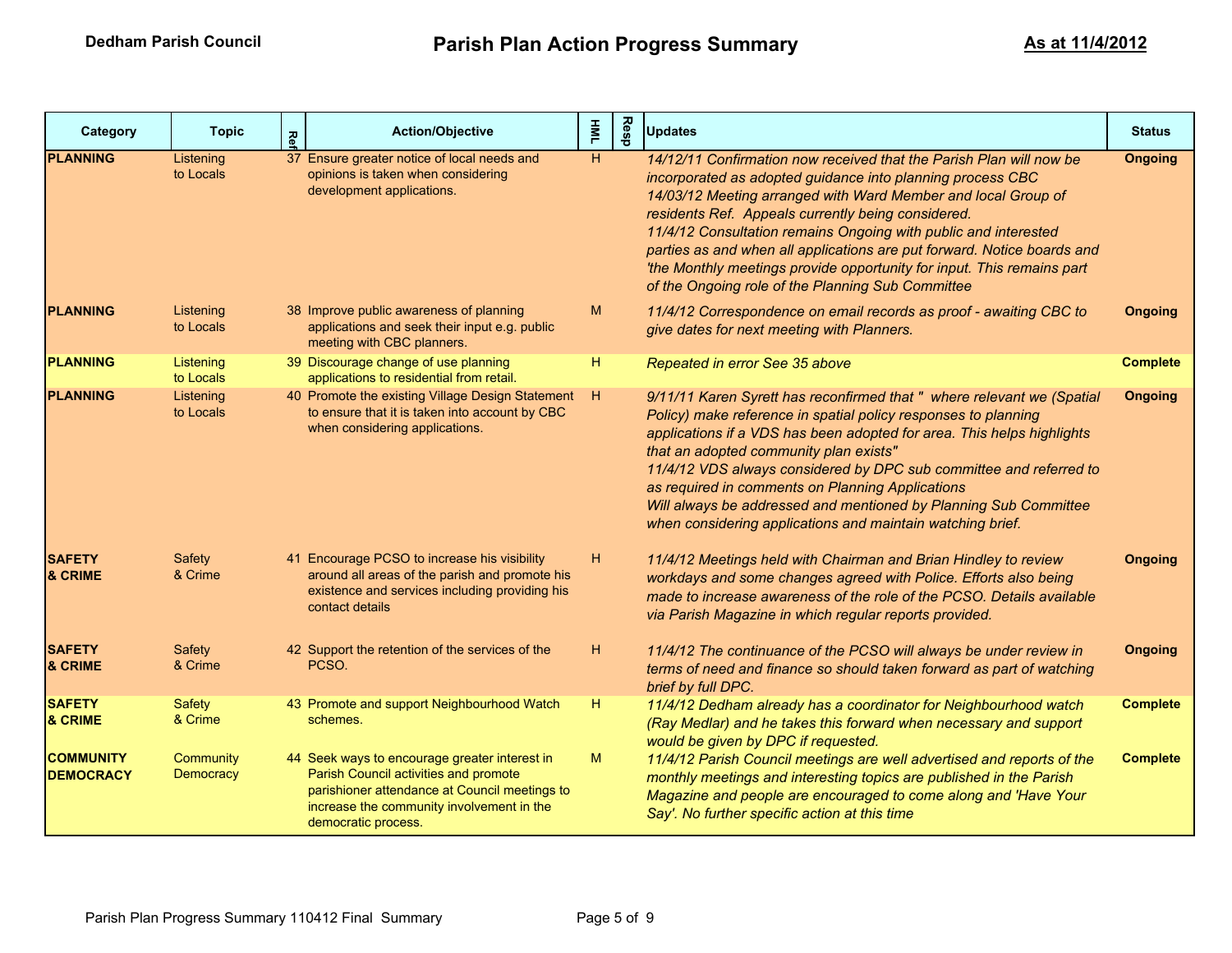| Category                                                                     | <b>Topic</b>                                     | Rе | <b>Action/Objective</b>                                                                                                                                                                                                              | $\overline{\mathbf{z}}$ | Resp | <b>Updates</b>                                                                                                                                                                                                                                                                                                                                                                                                                                                                  | <b>Status</b>                    |
|------------------------------------------------------------------------------|--------------------------------------------------|----|--------------------------------------------------------------------------------------------------------------------------------------------------------------------------------------------------------------------------------------|-------------------------|------|---------------------------------------------------------------------------------------------------------------------------------------------------------------------------------------------------------------------------------------------------------------------------------------------------------------------------------------------------------------------------------------------------------------------------------------------------------------------------------|----------------------------------|
| <b>COMMUNITY</b><br><b>DEMOCRACY</b><br><b>COMMUNITY</b><br><b>DEMOCRACY</b> | Community<br>Democracy<br>Community<br>Democracy |    | 45 Consider ways of co-opting villagers onto sub<br>committees for focusing on specific issues.<br>46 Consider holding more Parish Council led<br>events such as the Workshop Day, public<br>exhibitions and displays of key issues. | H<br>M                  |      | 11/4/12 As and when necessary villagers will be asked to help with<br>specific tasks and activities. This will therefore be taken into account by<br>the full DPC when required.<br>14/03/12 Parish Council Open Day now planned to encourage<br>participation in the Parish Council<br>11/4/12 Open Day held with good response and a number of<br>candidates have come forward for may elections to DPC<br>Other events will be held as when identified as a need by the DPC. | <b>Ongoing</b><br><b>Ongoing</b> |
| <b>COMMUNITY</b><br><b>DEMOCRACY</b>                                         | Community<br>Democracy                           |    | 47 Consider possibility of having a youth<br>representative on the Parish Council or hold<br>specific Youth forums.                                                                                                                  | H.                      |      | 11/4/12 Approaches have been made with little response. If anyone<br>wants to come forward then would be welcomed. Little proactive work<br>can be done for the time being.                                                                                                                                                                                                                                                                                                     | <b>Complete</b>                  |
| <b>COMMUNITY</b><br><b>DEMOCRACY</b>                                         | Community<br>Democracy                           |    | 48 Focus on the key areas highlighted in the<br>Parish Plan and ensure that issues are<br>addressed and results well communicated<br>back to the parish.                                                                             | Н.                      |      | 14/3/12 First Quarterly Update Completed and published in Parish<br>Magazine.<br>11/4/12 This is already a regular agenda item by the full DPC and as<br>and when major issues to be updated they will be mention in Parish<br>Magazine as part of regular Council Report.                                                                                                                                                                                                      | <b>Ongoing</b>                   |
| <b>COMMUNITY</b><br><b>DEMOCRACY</b>                                         | Community<br>Democracy                           |    | 49 Continue use of the Parish Magazine and the<br>Notice Boards as key methods of keeping the<br>community advised of what's going on.                                                                                               | M                       |      | 11/10/11 Parish Notice boards are regularly updated by Parish Clerk<br>with new material as and when provided. This is now an Ongoing<br>activity.                                                                                                                                                                                                                                                                                                                              | <b>Complete</b>                  |
| <b>COMMUNITY</b><br><b>DEMOCRACY</b>                                         | Community<br><b>Democracy</b>                    |    | 50 Consider improvements to the use of the<br>Internet for making Parish Council information<br>more available.                                                                                                                      | M                       |      | 9/11/11 RL placed entry into Parish Council section of Parish magazine<br>to remind them about meetings and that minutes can be read on Parish<br>Council Website. There is now a good website promoting news and<br>activities relating to the Parish Council.                                                                                                                                                                                                                 | <b>Complete</b>                  |
| YOUNG PEOPLE                                                                 | <b>Young People</b>                              |    | 51 Encourage greater involvement in the many<br>existing activities that already exist around the<br>village.                                                                                                                        | M                       |      | 11/4/12 Many activities take place around the village with youngsters<br>involved and is not something that Parish Council can directly become<br>involved in in encourage memberships etc but if activities are advised<br>or assistance sought then that would be forthcoming form the Parish<br>Council. No further specific activity at this time.                                                                                                                          | <b>Complete</b>                  |
| <b>YOUNG PEOPLE</b>                                                          | <b>Young People</b>                              |    | 52 Investigate ways of ensuring the Young People<br>of Dedham get involved in local decision<br>making.                                                                                                                              | - H                     |      | 11/4/12 When opportunities arise every effort will be made by Parish<br>Council to ensure all levels are involved in the process. So should be<br>taken forward as watching brief by DPC                                                                                                                                                                                                                                                                                        | <b>Ongoing</b>                   |
| <b>YOUNG PEOPLE</b>                                                          | <b>Young People</b>                              |    | 53 Promote the creation of more activities that<br>could be introduced that would involve the<br>Young People of Dedham.                                                                                                             | M                       |      | 11/4/12 When opportunities arise every effort will be made by Parish<br>Council to ensure all levels are involved in the process. So should be<br>taken forward as watching brief by DPC                                                                                                                                                                                                                                                                                        | <b>Ongoing</b>                   |
| <b>ENVIRONMENT &amp;</b><br><b>CONSERVATION</b>                              | <b>Noise</b>                                     |    | 54 Investigate if anything can be done about road<br>surface noise, especially from the A12.                                                                                                                                         | - L                     |      | 11/4/12 DOE routinely do resurfacing rather than respond specifically to<br>individual requests. No further action possible at this time.                                                                                                                                                                                                                                                                                                                                       | <b>Complete</b>                  |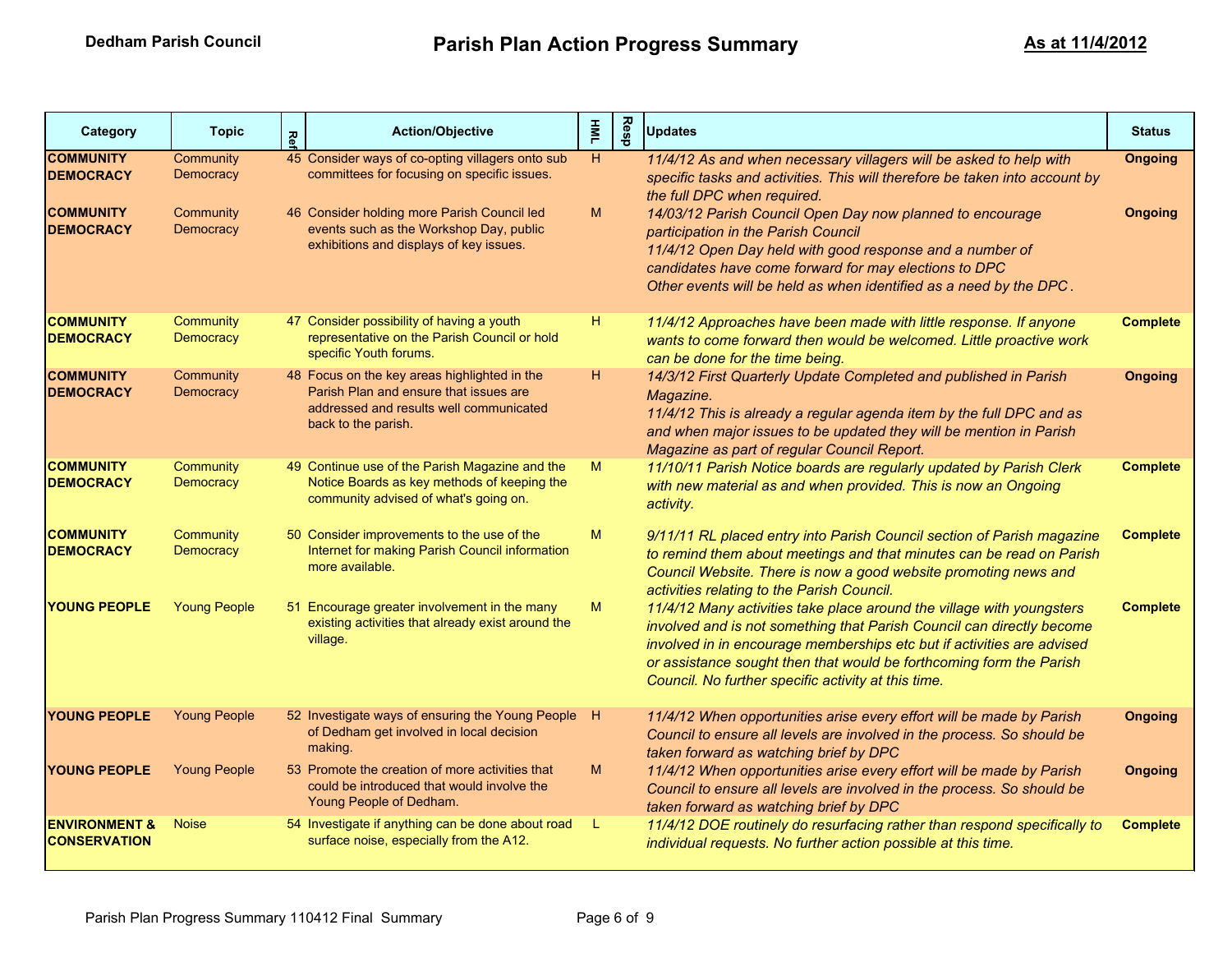| Category                                                                             | <b>Topic</b>                 | Κeι | <b>Action/Objective</b>                                                                                                                                                                                       | $\overline{\mathsf{s}}$ | Resp | <b>Updates</b>                                                                                                                                                                                                                                                                                                                                                                                                                                                                                                                                                                                                                                                                      | <b>Status</b>                      |
|--------------------------------------------------------------------------------------|------------------------------|-----|---------------------------------------------------------------------------------------------------------------------------------------------------------------------------------------------------------------|-------------------------|------|-------------------------------------------------------------------------------------------------------------------------------------------------------------------------------------------------------------------------------------------------------------------------------------------------------------------------------------------------------------------------------------------------------------------------------------------------------------------------------------------------------------------------------------------------------------------------------------------------------------------------------------------------------------------------------------|------------------------------------|
| <b>ENVIRONMENT &amp;</b><br><b>CONSERVATION</b>                                      | <b>Noise</b>                 |     | 55 Ensure that noise levels are considered before<br>any public event is approved.                                                                                                                            | M                       |      | 11/4/12 DPC responsible for the Playing Fields and all aspects of<br>safety and noise would be considered each time by full DPC so taken<br>forward as a watching brief.                                                                                                                                                                                                                                                                                                                                                                                                                                                                                                            | <b>Complete</b>                    |
| <b>ENVIRONMENT &amp;</b><br><b>CONSERVATION</b>                                      | Footpaths                    |     | 56 Ensure maintenance of countryside footpaths<br>is kept at the present high level as this is an<br>important facility to the community.                                                                     | Η.                      |      | 11/10/11 A working party is to install a "kissing gate" in place of the stile<br>on FP 22 which is part of the Essex Way.<br>9/1/1/11 Work has now been Completed on the installation of two<br>kissing gates which have replaced the old stiles on FP 22 (part of the<br>Essex Way)<br>11/4/12 Considerable maintenance of footpaths is undertaken and<br>there is specific responsibility for footpaths on the DPC so a watching<br>brief is constantly maintained.                                                                                                                                                                                                               | <b>Ongoing</b>                     |
| <b>ENVIRONMENT &amp;</b><br><b>CONSERVATION</b>                                      | Footpaths                    |     | 57 Investigate possibility of getting improvements<br>to certain areas of the footpaths that become<br>particularly difficult to negotiate in winter.                                                         | M                       |      | 11/10/11 The muddy bit on the Essex Way (FP 36) between Castle Hill<br>and East Lane is currently being addressed. This has involved<br>improving the drainage and laying down a hard surface that will allow<br>the grass to grow over.<br>14/3/12 New stile installed at Castle Hill entry to the Essex Way.<br>Also still negotiating with neighbouring Parish re muddy section at River<br>on section from Dedham Hall to Flatford as it is not our Parish but does<br>affect our footpaths.<br>11/4/12 Considerable maintenance of footpaths is undertaken and<br>there is a specific responsibility for footpaths on the DPC so a watching<br>brief is constantly maintained. | <b>Ongoing</b>                     |
| <b>ENVIRONMENT &amp;</b><br><b>CONSERVATION</b>                                      | Litter                       |     | 58 Consider possibility of quarterly rambles<br>around countryside footpaths with objective of<br>clearing litter.                                                                                            | L.                      |      | 14/312 Contacted John Osborn and had a written response from M<br>Broom the Secretary. They felt unable to assist in this way but<br>members would be encouraged to assist in any small way they could.<br>11/412 Dedham does have own litter collection around all lanes which<br>is done to an excellent standard. Any action on footpaths would now be<br>taken forward as part of the regular watching brief by DPC member<br>responsible.                                                                                                                                                                                                                                      | <b>Complete</b>                    |
| <b>ENVIRONMENT &amp;</b><br><b>CONSERVATION</b>                                      | <b>Dogs</b>                  |     | 59 Ensure dog walkers have their dogs under<br>proper control in public places.                                                                                                                               | M                       |      | This forms a regular item at all Parish Council Meetings and so any<br>further specific action will be taken forward then                                                                                                                                                                                                                                                                                                                                                                                                                                                                                                                                                           | <b>Ongoing</b>                     |
| <b>ENVIRONMENT &amp;</b><br><b>CONSERVATION</b><br><b>SOCIAL</b><br><b>WELLBEING</b> | <b>Dogs</b><br>Care for Aged |     | 60 Consider increase in availability of dog poo<br>bins.<br>61 Investigate if enough is being done to help and<br>support the aged and housebound and identify<br>what further actions could be put in place. | M<br>H.                 |      | There have been a number of new bins installed and a further one is<br>planned for lane to Allotments.<br>11/4/12 Meals can be delivered by WRVS or equivalent. Help the Aged<br>provides lots of services. PCSO has list of vulnerable elderly and visits<br>regularly. Car collection service for elderly who have medical<br>appointments, but not used so much now that we have surgery in<br>Dedham.                                                                                                                                                                                                                                                                           | <b>Complete</b><br><b>Complete</b> |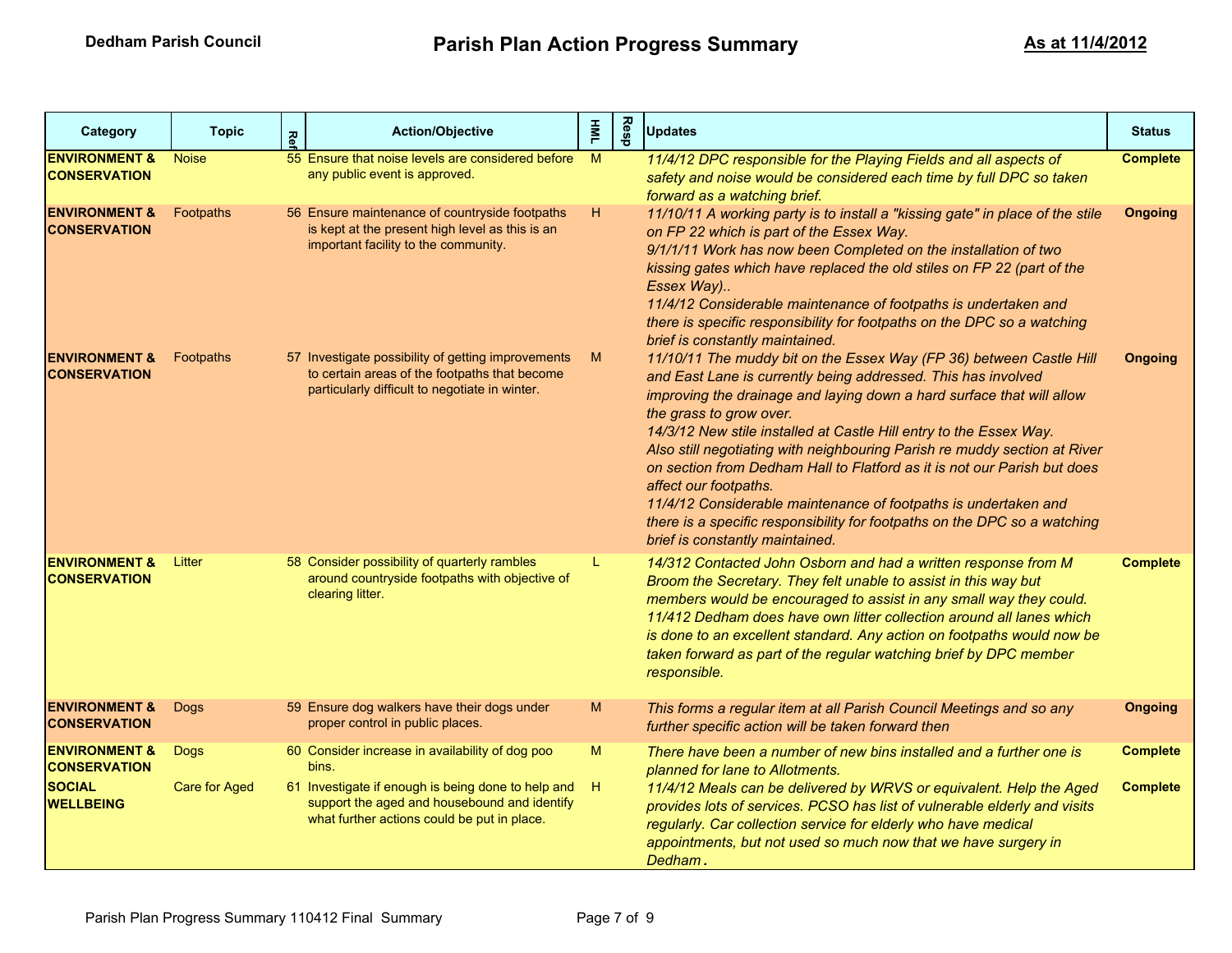| Category                          | <b>Topic</b>             | <b>Ref</b> | <b>Action/Objective</b>                                                                                                                                               | 홀  | Resp | <b>Updates</b>                                                                                                                                                                                                                                                                                                                                                                                                                                                               | <b>Status</b>   |
|-----------------------------------|--------------------------|------------|-----------------------------------------------------------------------------------------------------------------------------------------------------------------------|----|------|------------------------------------------------------------------------------------------------------------------------------------------------------------------------------------------------------------------------------------------------------------------------------------------------------------------------------------------------------------------------------------------------------------------------------------------------------------------------------|-----------------|
| <b>SOCIAL</b><br><b>WELLBEING</b> | <b>Social Events</b>     |            | 62 Support whenever possible the staging of<br>Social Events e.g. Dances and Music for the<br>whole community.                                                        | L  |      | 9/11/11 No direct applications for financial support have been made in<br>the last 6 months however there are many successful events now<br>taking place throughout the year in and around the village. Support will<br>be given when possible as requests are made.                                                                                                                                                                                                         | <b>Complete</b> |
| <b>SOCIAL</b><br><b>WELLBEING</b> | <b>Village Fete</b>      |            | 63 Investigate the feasibility of reintroducing the<br>full Village Fete and consider other options for<br>fetes and celebrations.                                    | L  |      | 14/3/12 The Youth Club have now asked to take over the organisation<br>of the Village Day on August Bank Holiday.                                                                                                                                                                                                                                                                                                                                                            | <b>Complete</b> |
| <b>SOCIAL</b><br><b>WELLBEING</b> | <b>Social Group</b>      |            | 64 Promote the idea of a village Community Social M<br>Group and encourage the community to self<br>progress new activities for all e.g. Dancing,<br>Sports, Fitness. |    |      | Many successful events take place and usually taken forward by<br>individuals but support would always be provided as and when<br>requested.                                                                                                                                                                                                                                                                                                                                 | <b>Complete</b> |
| <b>SOCIAL</b><br><b>WELLBEING</b> | Website                  |            | 65 Consider the creation of a Village website.                                                                                                                        | H  |      | 14/3/12 Website draft Completed. Most organisations notified and<br>Dedham Directory 90 percent updated by mark Dempsey<br>14/3/12 Mark Dempsey is now also progressing the Village Website so<br>Information should soon be available widely across the internet<br>11/4/12 This progressing well with key information now collated and<br>website construction underway with assistance of a Parishioner.                                                                  | Outstanding     |
| <b>SOCIAL</b><br><b>WELLBEING</b> | <b>Publicity</b>         |            | 66 Investigate methods of publicity e.g. newsletter M<br>and internet as well as placing as much<br>information as possible regularly on the Parish<br>Notice boards. |    |      | 9/11/11The notice boards are used fully. There is a good DPC website<br>and a directory type Village website is currently under construction.<br>Printed newsletters are no longer a cost viable option but we should<br>encourage the use of the Parish magazine as the main vehicle for<br>direct distribution of village information. So no further action at this time.                                                                                                  | <b>Complete</b> |
| <b>SOCIAL</b><br><b>WELLBEING</b> | Parish Mag               |            | 67 Discuss with the editor of the Parish Magazine<br>the possibility that additional information may<br>be generated as a result of some of the Actions               | H. |      | 9/11/11 Editor contacted and has indicated his welcome for any<br>community entries in the Parish Mag and has included and entry<br>reminding every one.                                                                                                                                                                                                                                                                                                                     | <b>Complete</b> |
| <b>SOCIAL</b><br><b>WELLBEING</b> | Community<br><b>News</b> |            | 68 Encourage the operation of the Community<br>News entries into the Essex County Standard.                                                                           | М  |      | 9/11/11 Entry in Parish Mag encouraging residents to send their entries<br>for the Community News section of The ECS directly by post or email<br>and Parish Mag entry also made to encourage a volunteer to come<br>forward to act as coordinator.<br>14/3/12 As yet no one has come forward to take the role of coordinator<br>for Essex County News on but details for anyone to submit information<br>individually to the ECN have been provided in the Parish magazine. | Outstanding     |